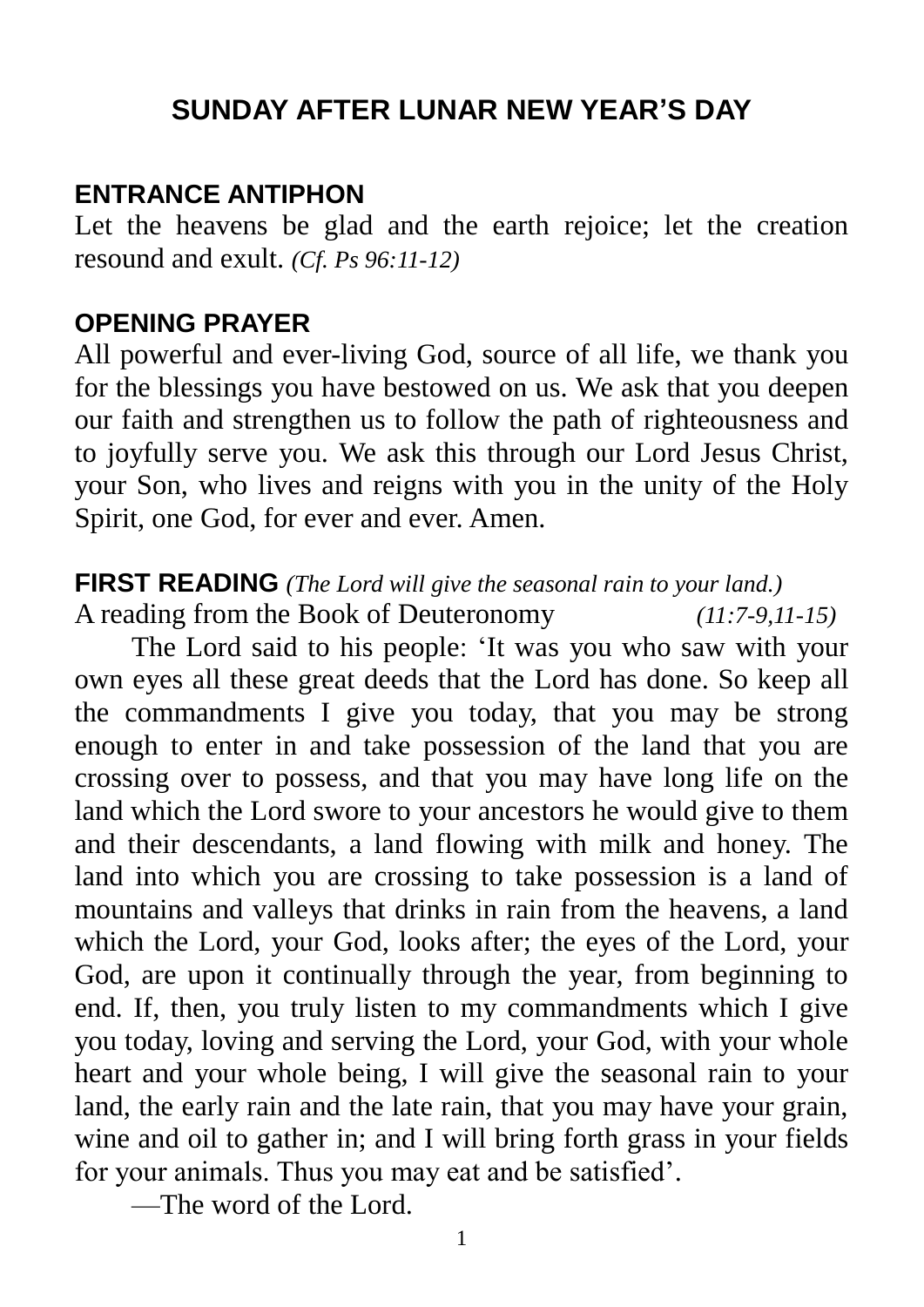**R.** The Lord speaks of peace to his people. *(Ps 85:9b)*

I will hear what God proclaims; the Lord – for he proclaims peace to his people Near indeed is his salvation to those who fear him, glory dwelling in our land. *(R)*

Kindness and truth shall meet; justice and peace shall kiss Truth shall spring out of the earth, and justice shall look down from heaven. *(R)*

The Lord himself will give his benefits; our land shall yield its increase. Justice shall walk before him, and salvation, along the way of his steps. *(R)*

**SECOND READING** *(Do these things, and the God of peace will be with you.)*

A reading from the Letter of Saint Paul to the Philippians *(4:6-9)* Brothers and sisters:

Have no anxiety at all, but in everything, by prayer and petition, with thanksgiving, make your requests known to God. Then the peace of God that surpasses all understanding will guard your hearts and minds in Christ Jesus.

Finally, brothers and sisters, whatever is true, whatever is honorable, whatever is just, whatever is pure, whatever is lovely, whatever is gracious, if there is any excellence and if there is anything worthy of praise, think about these things. Keep on doing what you have learned and received and heard and seen in me. Then the God of peace will be with you.—The Word of the Lord.

# **GOSPEL ACCLAMATION** (Mt 5:9)

**R.** Alleluia, alleluia.

Come to me, all you who labor and are burdened, and I will give you rest, says the Lord. *(R)*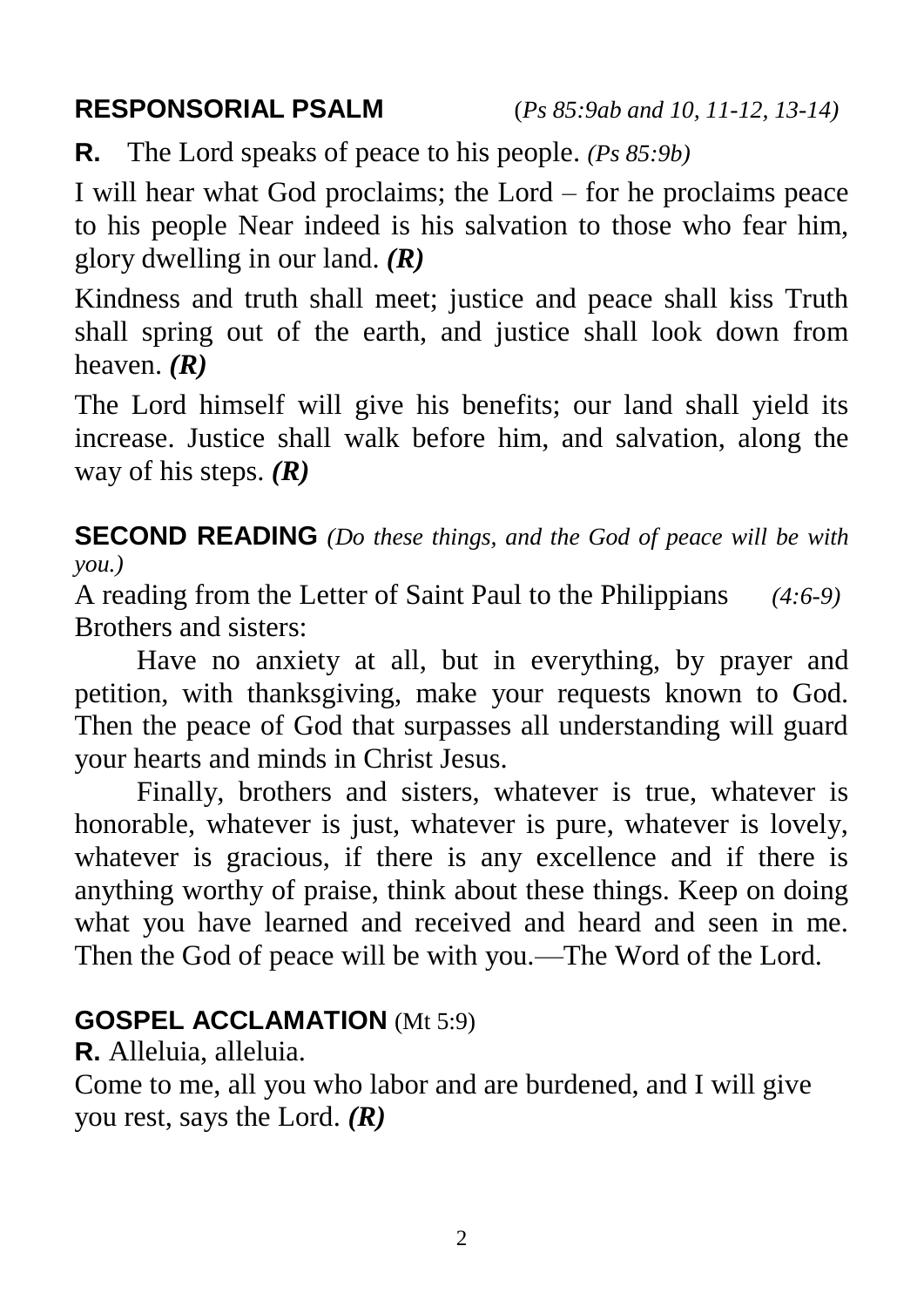**GOSPEL** *(Rejoice and be glad, for your reward will be great in heaven.)* A reading from the holy Gospel according to Matthew *(5:1-12a)*

When Jesus saw the crowds, he went up the mountain, and after he had sat down, his disciples came to him. He began to teach them saying:

"Blessed are the poor in spirit, for theirs is the Kingdom of heaven. Blessed are they who mourn, for they will be comforted. Blessed are the meek, for they will inherit the land. Blessed are they who hunger and thirst for righteousness, for they will be satisfied. Blessed are the merciful, for they will be shown mercy. Blessed are the clean of heart, for they will see God. Blessed are the peacemakers, for they will be called children of God. Blessed are they who are persecuted for the sake of righteousness, for theirs is the Kingdom of heaven. Blessed are you when they insult you and persecute you and utter every kind of evil against you falsely because of me. Rejoice and be glad, for your reward will be great in heaven." —The Gospel of the Lord.

## **PRAYER OVER THE GIFTS**

Lord, accept our offerings and bless our community. Give us the spirit of unity in Christ, and the strength to do your will. Through Christ our Lord. . Amen.

## **PREFACE OF THE EUCHARISTIC PRAYER IV**

Father in heaven, it is right that we should give you thanks and glory: you alone are God, living and true.

Through all eternity you live in unapproachable light. Source of life and goodness, you have created all things, to fill your creatures with every blessing and lead all men to the joyful vision of your light.

Countless hosts of angels stand before you to do your will; they look upon your splendor and praise you, night and day.

United with them, and in the name of every creature under heaven, we too praise your glory as we say: